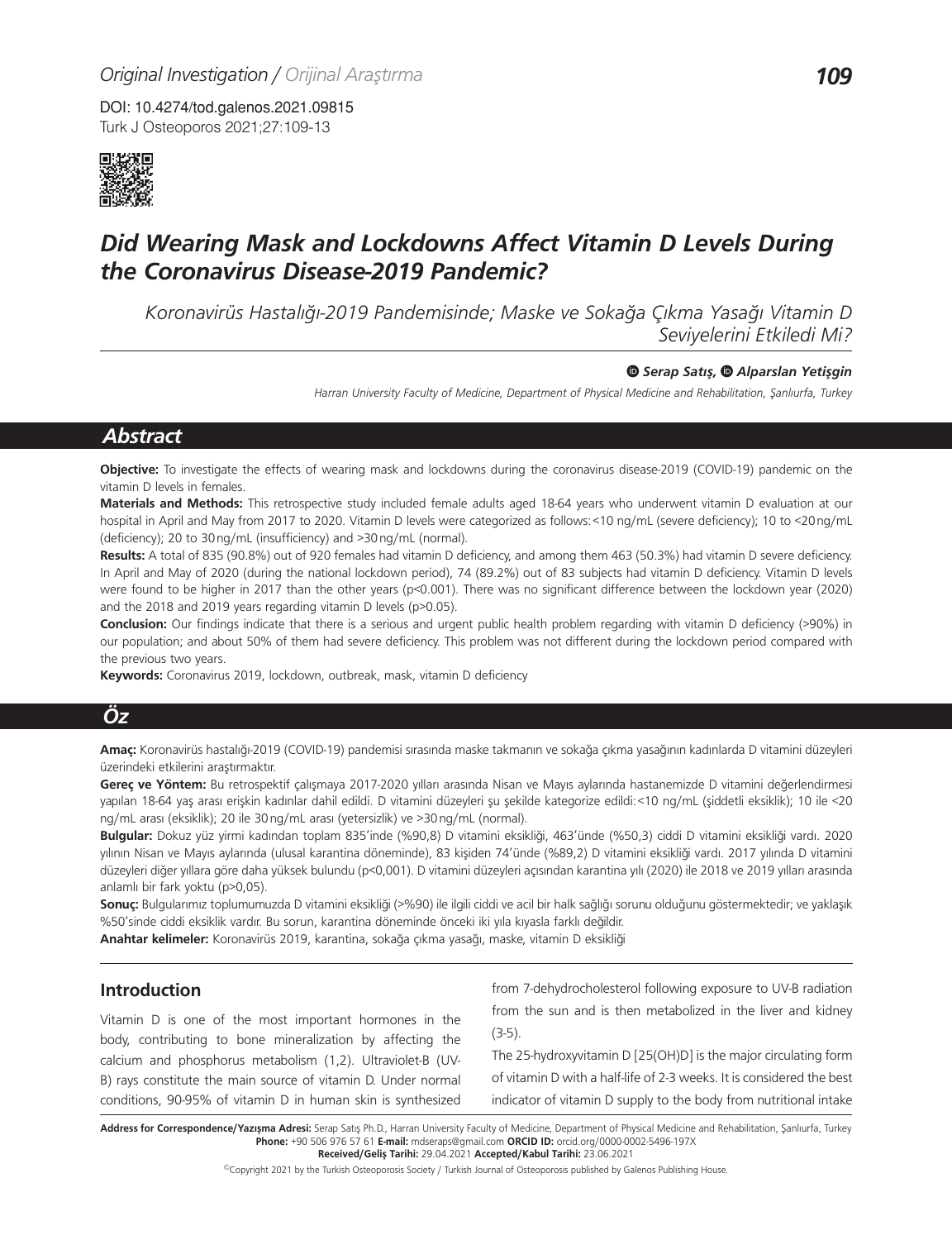and endogenous production (3). Although vitamin D reference ranges vary according to the laboratory and study method utilized, vitamin D status is often categorized as <20 ng/mL, deficient; 20-30 ng/mL, insufficient; 30 ng/mL, normal; 150-200 ng/mL and hypervitaminosis (6). Studies conducted in Turkey have indicated significantly low vitamin D levels in subjects. Of note, a study conducted in Ankara province detected vitamin D deficiency in 51.8% and vitamin D insufficiency in 20.7% of the subjects (7). Vitamin D deficiency has been shown to be associated with numerous diseases particularly including bone, cardiovascular and respiratory system, autoimmune, diabetes mellitus, and neurodegenerative diseases, there is insufficient data regarding the control of these diseases with vitamin D replacement (8-14).

Coronavirus disease-2019 (COVID-19) is an infectious disease that was first seen in Wuhan, Hubei Province, China in late 2019. Severe acute respiratory syndrome-coronavirus-2 (SARS-CoV-2) is the strain of coronavirus causing COVID-19, spreading rapidly mostly via droplets and remaining a serious public health problem worldwide. World Health Organization identifies novel coronavirus as global pandemic on March 11, 2020 (15). Selfprotection is the most important measure in preventing SARS-CoV-2. Therefore, wearing a facemask has become an official obligation and partial lockdowns have been imposed in Turkey as in the whole world. Due to these restrictions, vitamin D deficiency has become more prevalent mainly because individuals cannot leave home as easily as they did before and even when they leave, they need to cover their faces with a facemask. To our best knowledge, there is no study in the literature investigating this phenomenon (i.e. the effects of lockdowns) following COVID-19 outbreak.

In this study, we aimed to investigate the effect of limited sunshine exposure in COVID-19 pandemic (limited to months) on vitamin D status.

### **Materials and Methods**

The retrospective study included female adults aged 18-64 years who underwent vitamin D measurement in our hospital in April and May of the years from 2017 to 2020. Individuals aged 65 years and over were excluded from the study since they were not allowed to apply to healthcare centers except for emergency conditions throughout the lockdown periods. Serum vitamin D levels were assessed by using a Shimadzu HPLC system with the LC-MS/MS method (16,17).

The study protocol was approved by the local Ethics Committee of Clinical Research of Harran University (decision no: HRU/20.11.14, date: 15.06.2020). The study was conducted in accordance with the principles of the Declaration of Helsinki.

The inclusion criterion was having complete medical records that involved at least one vitamin D measurement within the last one year. Exclusion criteria were as follows; history of vitamin D supplementation, osteoporosis therapy, or surgery within the last six months, liver or kidney failure that could affect the

vitamin D synthesis, use, need, or metabolism of vitamin D, pregnancy, breastfeeding, use of glucocorticoid or antiepileptic drugs (including gabapentin and pregabalin), history of thyroid/ parathyroid surgery, malabsorption, malignancy, thyroid/ parathyroid disease requiring treatment, Paget's disease, genetic diseases that could disrupt bone metabolism and turnover, organ transplantation. Additionally, individuals that had a disability that prevented them from going out and a medical problem that caused them to remain immobile such as hemiplegia, paraplegia, fracture, and diabetic foot were also excluded from the study. In total, 921 patients fulfilled the inclusion criteria and were included in the study. Vitamin D status was categorized as follows;<10 ng/mL (severe deficiency); 10 to <20 ng/mL (deficiency); 20-30 ng/mL (insufficiency); >30ng/mL (normal).

#### **Statistical Analysis**

Data were analyzed using SPSS for Windows version 20.0 (SPSS Inc., Chicago, IL, USA). Numerical variables are shown as median (minimum-maximum), categorical variables as n (%). Normal distribution was tested by Kolmogorov-Smirnov test. Continuous variables were compared using Kruskal-Wallis test as they were not distributed normally. Categorical variables were compared using chi-square test. A p value <0.05 was considered significant.

### **Results**

A total of 920 female adults [37 (18-64) years] were included (Table 1). A total of 835 females (90.8%) had vitamin D deficiency i.e. 463 (50.3%) as severe and 372 (40.4%) as non-severe deficiency. When all participants were classified according to their age ranges, there was no significant difference in vitamin D levels among the age groups (p>0.05).

Serum vitamin D levels of the subjects are given in Table 2. Vitamin D levels were found to be higher in 2017 than the other years-both in April and May (both p<0.001). There was no significant difference among the lockdown year (2020) and 2018 or 2019 regarding vitamin D status (p>0.05). In April and May of 2020 (in the national lockdown period), 74 (89.2%) out of 83 subjects had vitamin D deficiency (Table 3). The frequency of vitamin D deficiency was lowest in 2017-both in April (51.9%) and May (83%) (Both p<0.001). 807 (96.4%) out of 837 female patients had vitamin D deficiency in the last three years.

### **Discussion**

In this study, we found that the prevalence of vitamin D deficiency was more than 90%, and about 50% of them had severe deficiency. Interestingly, this public health problem was not changed within the last three years including the year 2020 (with COVID-19 pandemic). Therefore, our female adults have suffered the pandemic with vitamin D deficiency (>90% of them), and importantly with severe vitamin D deficiency (about 50%).

Vitamin D takes an active role in bone homeostasis by affecting the calcium and phosphorus metabolism along with parathormone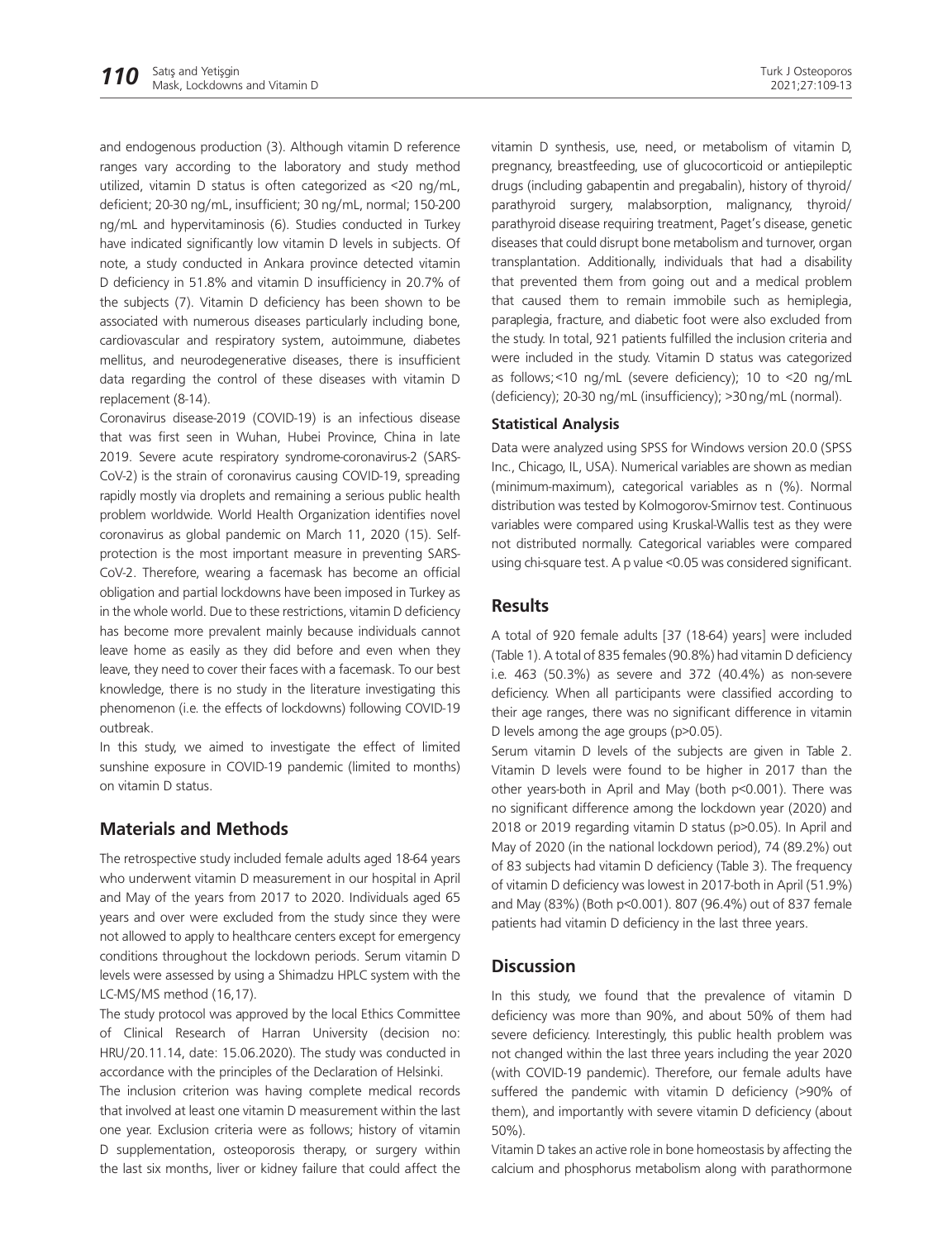(1,2). However, its effect is not confined to bones and vitamin D has been shown to be associated with cardiovascular, respiratory system, autoimmune, and neurodegenerative diseases and diabetes mellitus (8-14). Vitamin D is severe and insufficient in 50-90% of the individuals worldwide and their vitamin D levels are below 20 ng/mL (18).

Vitamin D deficiency is a prevalent and major global health problem which is mostly associated with the lack of sunlight exposure. Vitamin D deficiency can be considered a pandemic in many parts of the world, especially in Europe (19). Sun is

the natural source of UV-B, accounting for 1-10% of UV rays. Sunlight exposure may decrease in a large part of the population due to various reasons such as working indoors, modern and traditional life activities such as indoor time activities, protective sunscreens, and an immobilization due to aging. However, exposing the arms and legs to direct sunlight for 5-30 minutes between 10:00 to 15:00 hours twice a week can produce sufficient vitamin D status (20). Similarly, exposing 24% of the body surface area (face, arms, and legs) to sunlight for 15 minutes or only 6% of the body surface area (face and hands)

| Table 1. Age-based comparisons for vitamin D status |              |                        |             |           |       |  |  |  |
|-----------------------------------------------------|--------------|------------------------|-------------|-----------|-------|--|--|--|
| Age group (years)                                   | <b>Total</b> | Vitamin D level, ng/mL |             |           |       |  |  |  |
|                                                     |              | $10$                   | $10 - 20$   | $\geq 20$ | $p^*$ |  |  |  |
| $30$                                                | 313 (100%)   | 156 (49.8%)            | 129 (41.2%) | 28 (8.9%) |       |  |  |  |
| 30-50                                               | 391 (100%)   | 190 (48.6%)            | 163 (41.7%) | 38 (9.7%) | 0.760 |  |  |  |
| $>50$                                               | 216 (100%)   | 117 (54.2%)            | 80 (37.0%)  | 19 (8.8%) |       |  |  |  |
| Total                                               | 920 (100%)   | 463 (50.3%)            | 372 (40.4%) | 85 (9.2%) |       |  |  |  |
| *Chi-square test                                    |              |                        |             |           |       |  |  |  |

| Table 2. Comparisons of vitamin D levels by months (ng/mL)                                                       |             |                                     |          |  |  |  |  |
|------------------------------------------------------------------------------------------------------------------|-------------|-------------------------------------|----------|--|--|--|--|
| Month (year)                                                                                                     | $n$ (%)     | Vitamin D level median<br>(min-max) | $p^{\&}$ |  |  |  |  |
| <b>Total-April</b>                                                                                               | 526 (100%)  |                                     |          |  |  |  |  |
| 2017                                                                                                             | 83 15.7%)   | $18.2 (3.2 - 37.2)^*$               |          |  |  |  |  |
| 2018                                                                                                             | 205 (38.9%) | $8.1(3.0-28.7)$                     |          |  |  |  |  |
| 2019                                                                                                             | 199 (37.8%) | $9.6(2.6-33.9)$                     | < 0.001  |  |  |  |  |
| 2020                                                                                                             | 39 (7.4%)   | $10.0(5.2-41.8)$                    |          |  |  |  |  |
| <b>Total-May</b>                                                                                                 | 394 (100%)  |                                     |          |  |  |  |  |
| 2017                                                                                                             | 88 (22.3%)  | $14.0(5.1-31.4)^{*}$                |          |  |  |  |  |
| 2018                                                                                                             | 131 (33.2%) | $10.2(5.0-37.7)$                    |          |  |  |  |  |
| 2019                                                                                                             | 131 (33.2%) | $7.9(4.2-30.5)$                     | < 0.001  |  |  |  |  |
| 2020                                                                                                             | 44 (11.1%)  | $10.9(4.2-38.2)$                    |          |  |  |  |  |
| *Statistical significance is due to this value. <sup>&amp;</sup> Kruskal-Wallis test, min: Minimum, max: Maximum |             |                                     |          |  |  |  |  |

| Table 3. Comparison of vitamin D status by months                                                     |                          |            |             |          |  |  |  |  |
|-------------------------------------------------------------------------------------------------------|--------------------------|------------|-------------|----------|--|--|--|--|
|                                                                                                       | Vitamin D status (ng/mL) |            |             |          |  |  |  |  |
| Month (year)                                                                                          | $10$                     | $10 - 20$  | $\geq$ 20   | $p^{\&}$ |  |  |  |  |
| <b>April</b>                                                                                          |                          |            |             |          |  |  |  |  |
| $2017*$                                                                                               | 10 (12.0%)               | 33 (39.8%) | 40 (48.2%)  | < 0.001  |  |  |  |  |
| 2018                                                                                                  | 135 (65.9%)              | 65 (31.7%) | $5(2.4\%)$  |          |  |  |  |  |
| 2019                                                                                                  | 106 (53.3%)              | 86 (43.2%) | $7(3.5\%)$  |          |  |  |  |  |
| 2020                                                                                                  | 19 (48.7%)               | 15 (38.5%) | $5(12.8\%)$ |          |  |  |  |  |
| <b>May</b>                                                                                            |                          |            |             |          |  |  |  |  |
| $2017*$                                                                                               | 23 (26.1%)               | 50 (56.8%) | 15 (17.0%)  | < 0.001  |  |  |  |  |
| 2018                                                                                                  | 62 (47.3%)               | 65 (49.6%) | $4(3.1\%)$  |          |  |  |  |  |
| 2019                                                                                                  | 89 (67.9%)               | 37 (28.2%) | $5(3.8\%)$  |          |  |  |  |  |
| 2020                                                                                                  | 19 (43.2%)               | 21 (47.7%) | $4(9.1\%)$  |          |  |  |  |  |
| *The statistical significance is due to this year's percentages. <sup>&amp;</sup> Kruskal-Wallis test |                          |            |             |          |  |  |  |  |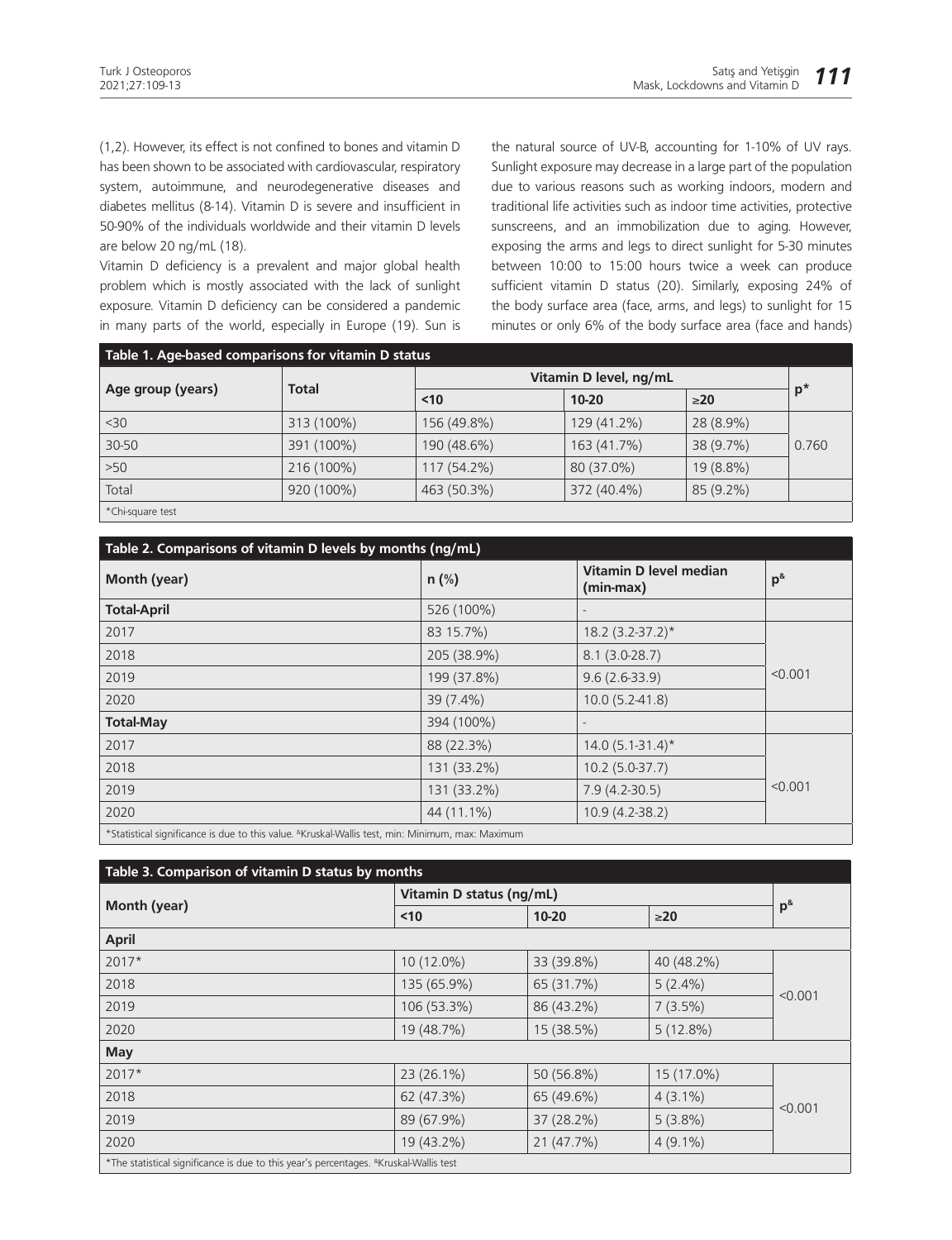for 30 minutes can also produce sufficient vitamin D status in the body (21).

Studies have also shown that vitamin D levels change seasonally (22-24). It has also been shown that 25(OH)D levels are lowest in March and highest in September (22). Vitamin D deficiency is highly common in Turkey despite its abundant sunshine. In Adana, vitamin D deficiency was reported in 24.7% of the population (25). Interestingly, we found that 94.9% of the individuals had vitamin D deficiency. A study conducted in İzmir province, 11.3% of the subjects had a normal vitamin D levels while 23.2% of them had deficiency, 46.9% of them had insufficiency, and 18.6% of them had a threshold level of deficiency (26). In our study, our female adults had vitamin D deficiency (>90% of them), and importantly with severe vitamin D deficiency (about 50%). In a previous study, the mean serum vitamin D level of the subjects at the end of the winter season was reported as 16.9±13.1 ng/mL (27). Similarly, we assessed the vitamin D status in April and May as 11.5±6.2 ng/mL. Another study assessed the vitamin D levels of the subjects throughout an entire year and found that the vitamin D level measured in summer months was twice higher than that of winter months (28).

In our literature review, we found that the findings of the studies on clothing style and face covering are contradictory. A study conducted in Adana province compared veiled women, who covered their hands and face, and unveiled women, who did not cover their extremities and head, and found that all the subjects had a normal vitamin D level (29). Similarly, another study evaluated patient groups that had a vitamin D level of lower than 20 ng/mL and found no significant difference between veiled and unveiled patients (30). In the same way, Al-Yatama et al. (31) compared three groups (including a control group who wore Western-style clothing, a group who covered the whole body except for the face and hands, and a group who covered the entire body) and found no significant difference among the groups with regard to vitamin D status. In Turkey, the first COVID-19 case was diagnosed on March 11, 2020 and the first comprehensive nationwide lockdown was initiated in April, 2020. Accordingly, we compared that period with the same months in previous years, considering that the prevalence of vitamin D deficiency could be higher during the lockdown period due to the use of facemasks that cover almost two-thirds of the face. However, we found no difference between the lockdown period and the same months of previous years and it was revealed that 89.2% of 83 subjects had vitamin D deficiency during the lockdown (April-May, 2020) while 96.4% of 837 patients had vitamin D deficiency during the same months of last three years. As the vitamin D deficiency is so high, thus the effect of restrictions might not have affected this level, or, the evaluation of the first two months after the restriction may have misled us. If there had been a longer follow-up, our results would possibly be different.

#### **Study Limitations**

Our study was limited in several ways. First, it was a singlecenter, short term, retrospective study and had a small patient population. Second, the study only included female adults aged less than 65 years and had no information as to whether the participants used any vitamin D supplements that were not available in their medical records.

### **Conclusion**

Our findings indicate that there is a serious and urgent public health problem regarding with vitamin D deficiency (>90%) in our population; and about 50% of them has severely deficient. This problem is not different from the lockdown period. Given its rare adverse effects and relatively broad safety, sunbathing, food fortification and prophylactic vitamin-D supplementation might serve as a very appropriate and invaluable therapy for these worldwide problems (i.e. vitamin D deficiency and COVID-19).

#### **Ethics**

**Ethics Committee Approval:** The study protocol was approved by the local Ethics Committee of Clinical Research of Harran University (decision no: HRU/20.11.14, date: 15.06.2020). The study was conducted in accordance with the principles of the Declaration of Helsinki.

**Informed Consent:** Retrospective study. **Peer-review:** Externally peer-reviewed.

#### **Authorship Contributions**

Concept: S.S., A.Y., Design: S.S., A.Y., Data Collection or Processing: S.S., A.Y., Analysis or Interpretation: S.S., A.Y., Writing: S.S.

**Conflict of Interest:** No conflict of interest was declared by the authors.

**Financial Disclosure:** The authors declared that this study has received no financial support.

### **References**

- 1. Champe PC, Harvey RA, Ferrier DR. Ulukaya E, çeviri editörü. Lippincott's Illustrated Reviews Serisinden: Biyokimya. 3. baskı Nobel Tıp Kitapevleri; 2007.
- 2. Bringhurst FR, Demay MB, Krane SM, Kronenberg HM. Boneand Mineral Metabolism in Health and Disease. In: Kasper DL, Braunwald E, Fauci AS, Hauser SL, Longo DL, Jameson JL, editors. Harrison's Principles of Internal Medicine. 16<sup>th</sup> ed. New York: MC Graw-HillCompanies; 2005;2:238-86.
- 3. Fidan F, Alkan BM, Tosun A. Çağın pandemisi D vitamin eksikliği ve yetersizliği. Turk J Osteoporos 2014;20:71-4.
- 4. Pilz S, Zittermann A, Trummer C, Schwetz V, Lerchbaum E, Keppel M, et al. Vitamin D testing and treatment: a narrative review of current evidence. Endocr Connect 2019;8:R27-R43.
- 5. Türkiye Endokrinoloji ve Metabolizma Derneği. Osteoporoz ve Metabolik Kemik Hastalıkları Tanı ve Tedavi Kılavuzu. 2018.
- 6. Holick MF, Binkley NC, Bischoff-Ferrari HA, Gordon CM, Hanley DA, Heaney RP, et al. Evaluation, treatment, and prevention of vitamin D deficiency: an Endocrine Society clinical practice guideline. J Clin Endocrinol Metab 2011;96:1911-30.